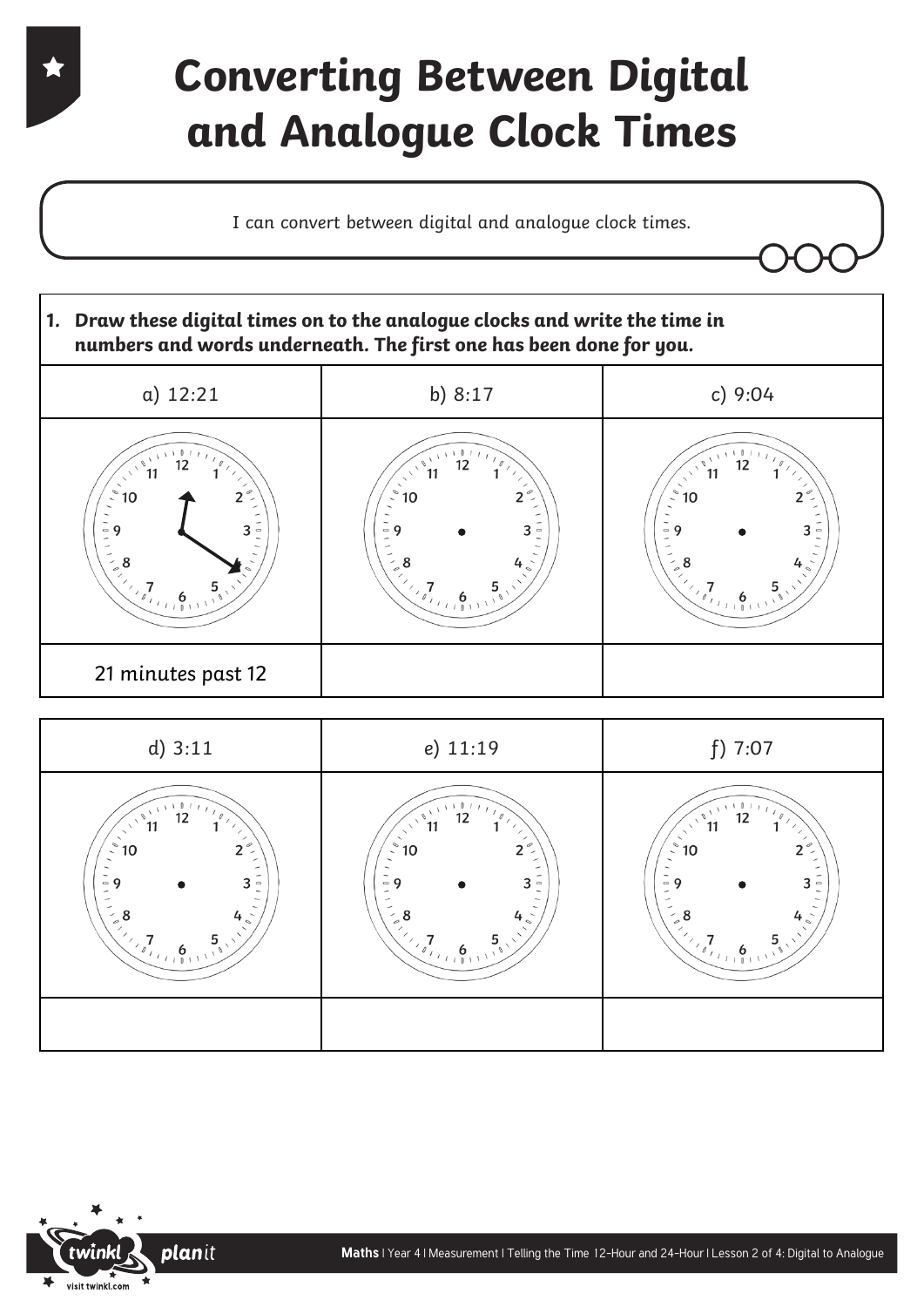

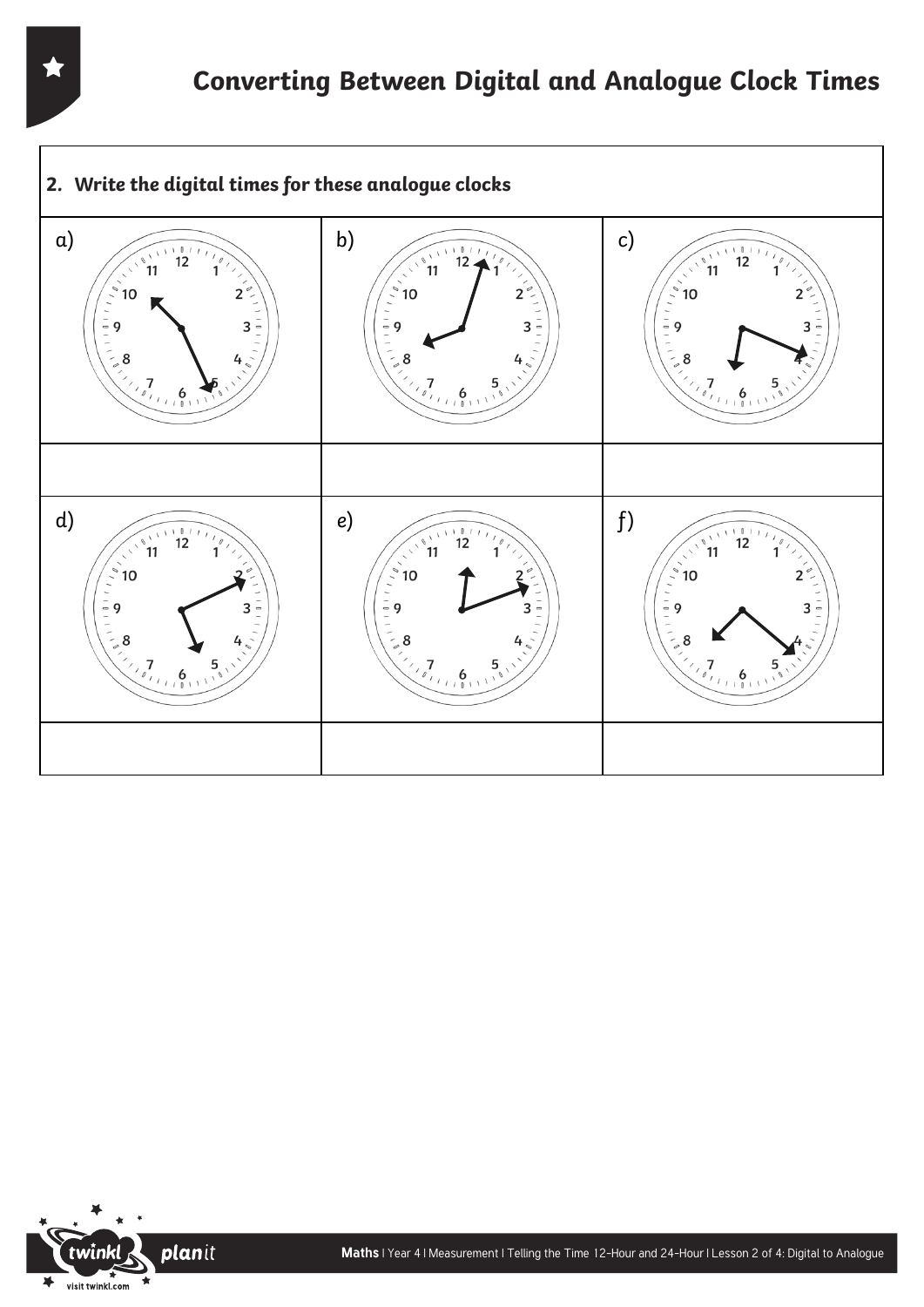

## **Converting Between Digital and Analogue Clock Times**

I can convert between digital and analogue clock times.





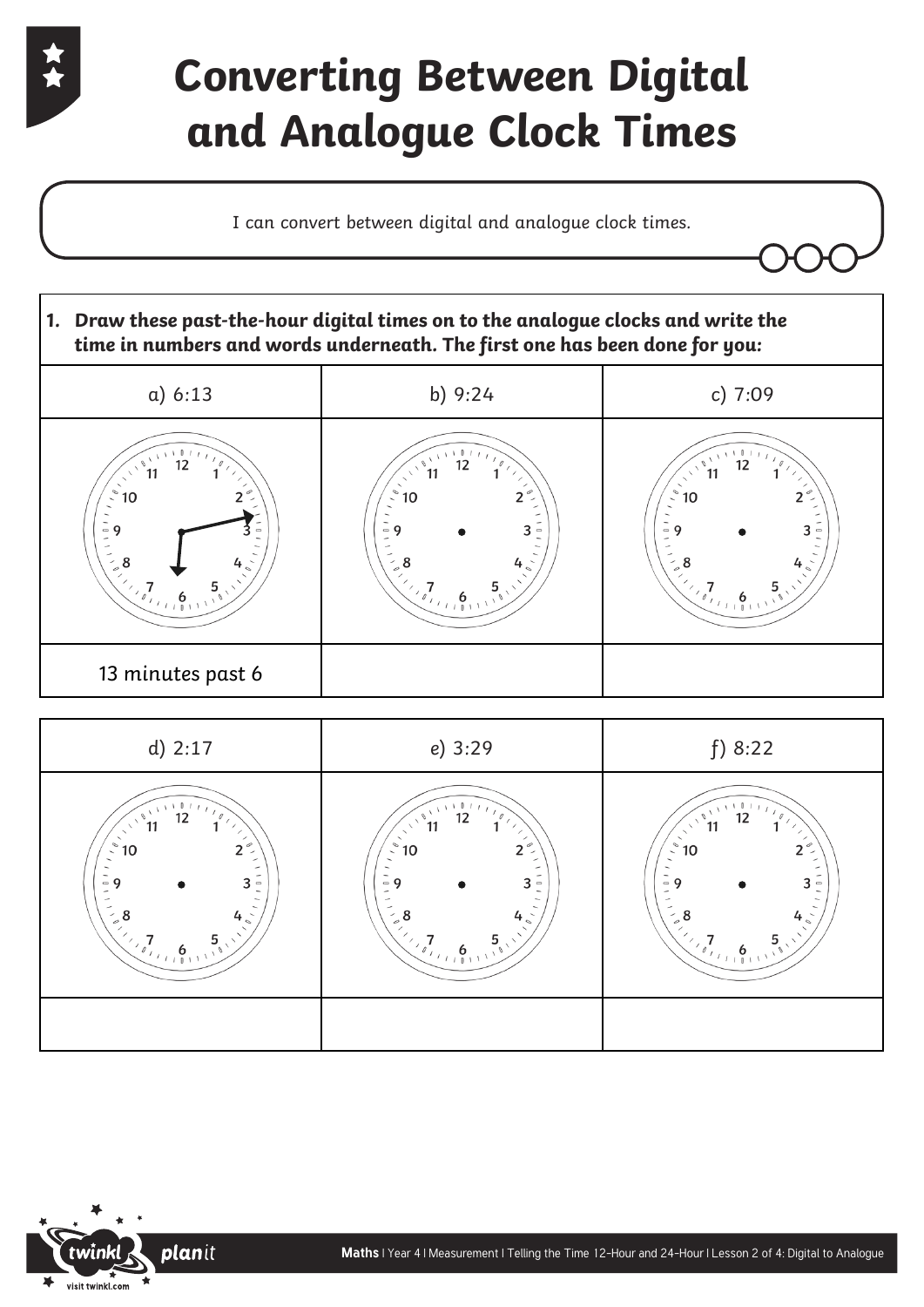planit

visit twinkl.com

**2. Draw these past-the-hour digital times on to the analogue clocks and write the time in numbers and words underneath.** a) 9:44 b) 8:56 c) 3:49  $12$  $12$  $12$  $11$  $\sqrt{1-\theta}$  $\left\langle \begin{array}{c} 1 \\ 0 \end{array} \right\rangle$  $10$  $\overline{\mathbf{2}}$ 10 10  $\overline{\phantom{a}}$  $\overline{\mathcal{L}}$  $\begin{pmatrix}\n\ddots \\
\ddots \\
\vdots \\
\ddots\n\end{pmatrix}$  $\frac{1}{2}$ <br> $\frac{1}{2}$  9  $\frac{1}{2}$  9 3 3 3 8 8 g  $\sqrt{\frac{7}{(0.40011)}}$  $\begin{array}{c}\n7 \\
\sqrt{7} \\
\hline\n\end{array}$  $\frac{1}{1}$  6 d) 5:32 e) 1:53 f) 10:38  $12$  $12$  $12$ 11 11  $\frac{1}{\ell}$  $10$  $10$  $\overline{2}$  $10$  $\overline{\phantom{a}}$  $\overline{\phantom{0}}$  $\begin{pmatrix} 2 \\ 1 \\ -1 \\ -1 \\ -1 \\ -1 \end{pmatrix}$  $\begin{pmatrix}\n\overline{-1} & 0 \\
\overline{-1} & 0 \\
\overline{-1} & \overline{-1} \\
\overline{-1} & \overline{-1}\n\end{pmatrix}$  $1 1 1 1 1$ q 3 3 3 8 8 8  $\begin{array}{c}\n7 \\
\hline\n\end{array}$  $\begin{array}{c}\n7 \\
\sqrt{7} \\
\hline\n\end{array}$ 6  $6<sub>n</sub>$ **3. Write the digital times for these past-the-hour analogue clocks.**  a) b) c)  $12$  $12$ ຶ11 ຳ1  $11$  $\mathbf{1}$  $10$  $\overline{2}$  $10$  $10$  $\overline{2}$  $\frac{1}{2}$  9  $1 0 1 1$ 9 3 3 3 8 8 8 5  $\overline{7}$ 6 6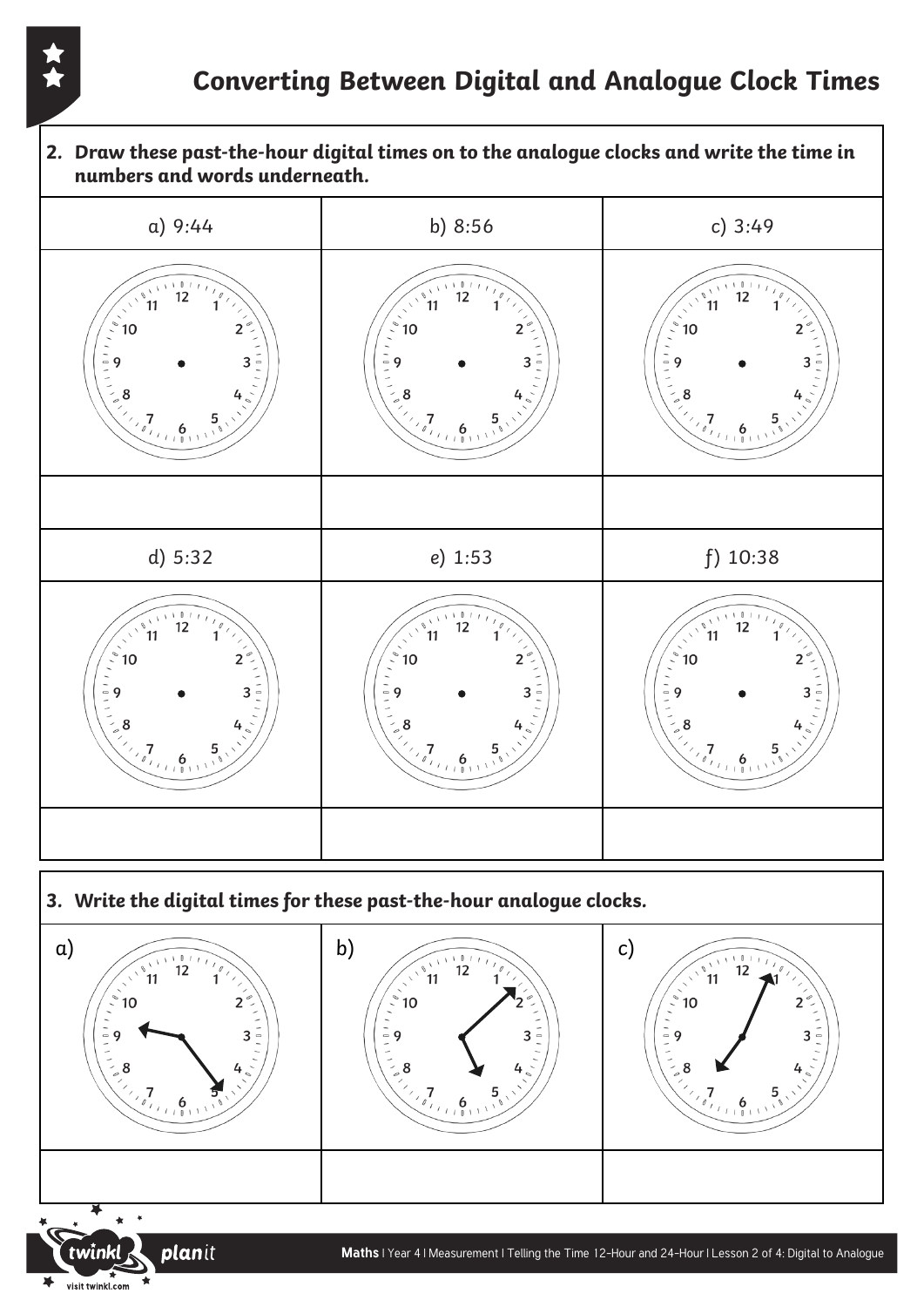





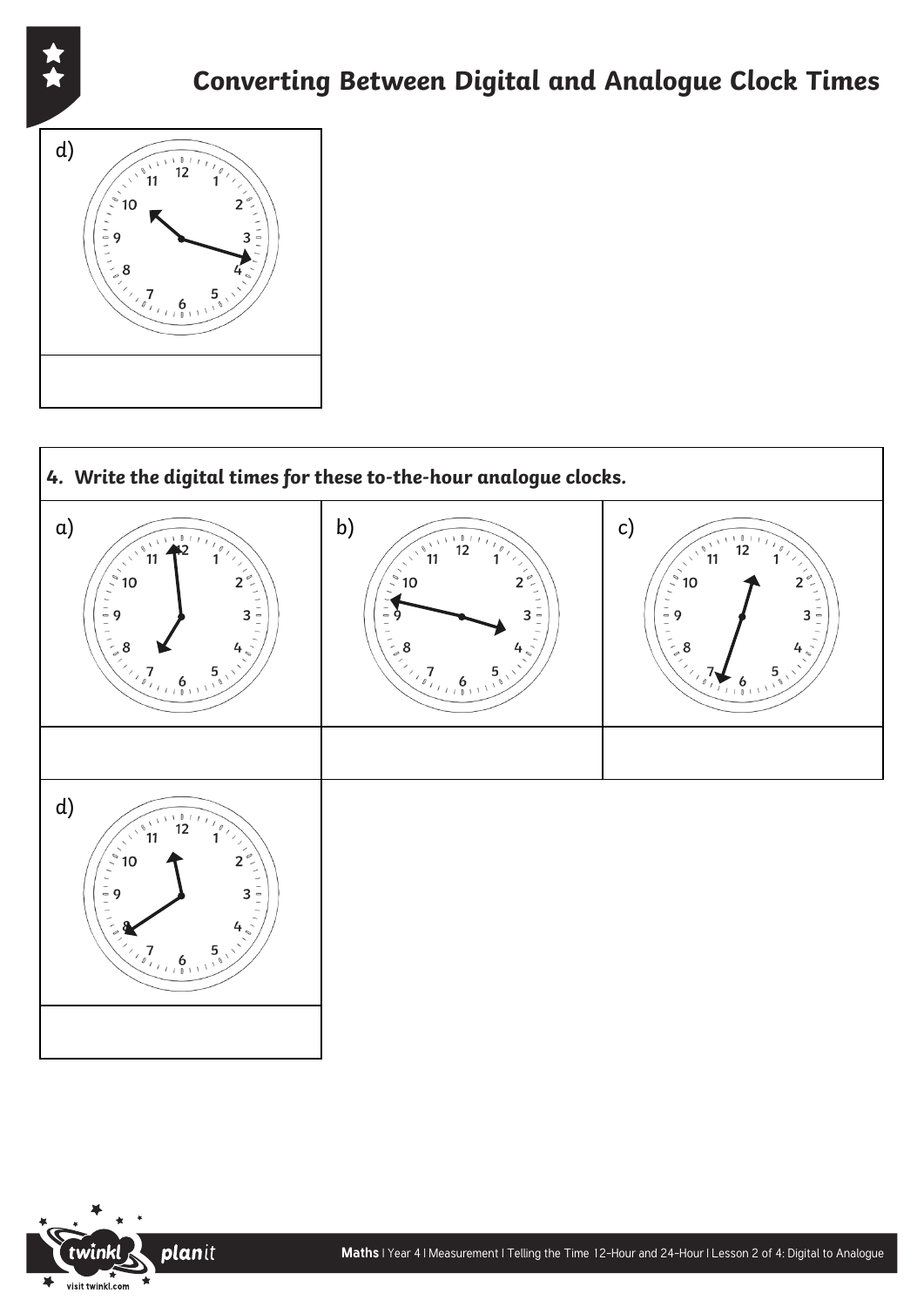

# **Converting Between Digital and Analogue Clock Times**

I can convert between digital and analogue clock times.





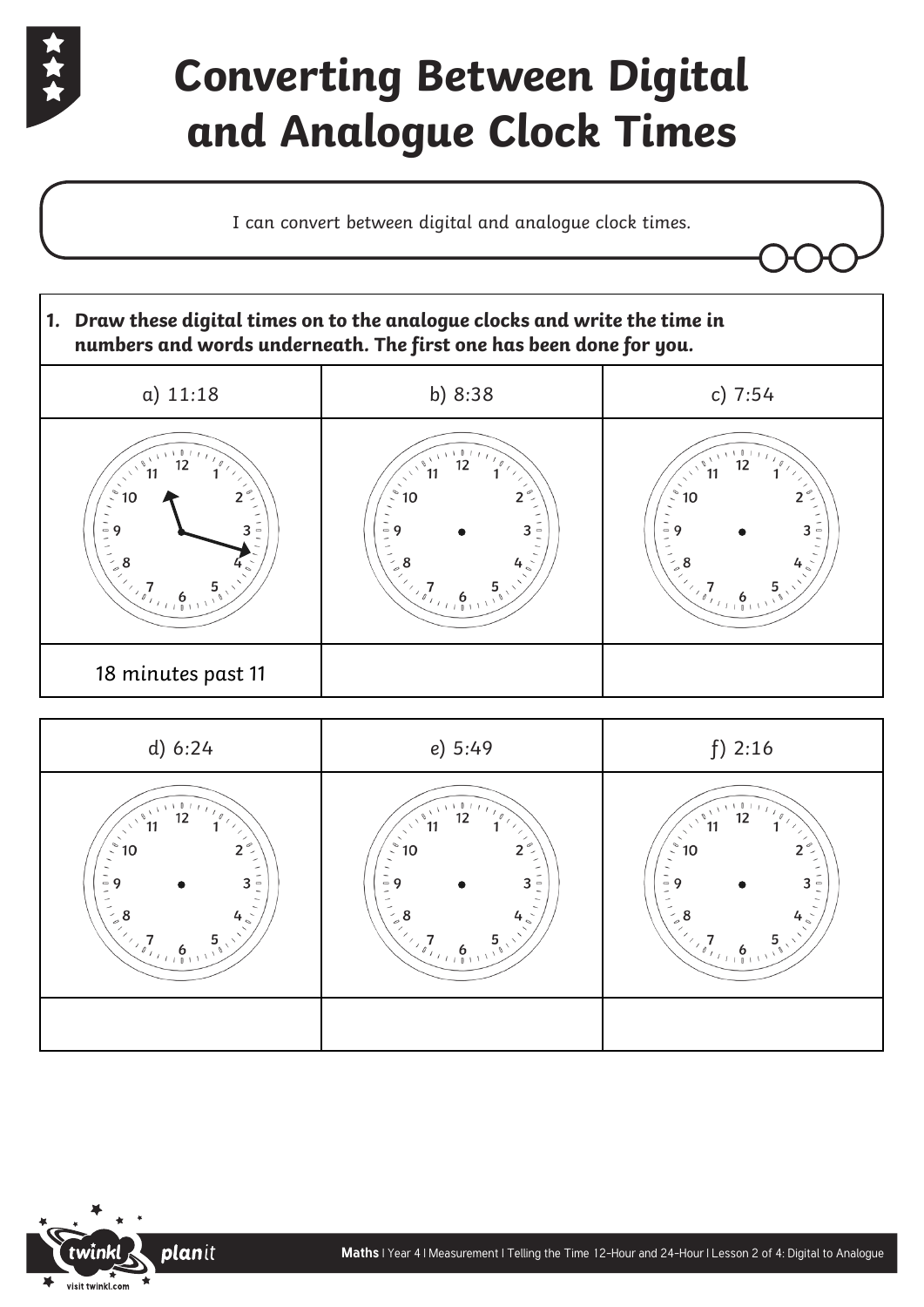



#### **3. Answer these questions.**

a) Trudi gets in from school at 28 minutes past 3. She watches TV for 10 minutes. What time does she stop watching TV? Write your answer in digital form.

b) At 6:35, Peter starts his homework. It takes him 23 minutes to complete it. What time does he finish his homework? Write your answer in numbers and words.

c) Junaid starts jogging at 18 minutes past 10. He runs for 52 minutes. What time does he stop jogging? Write your answer in digital form.

:

:

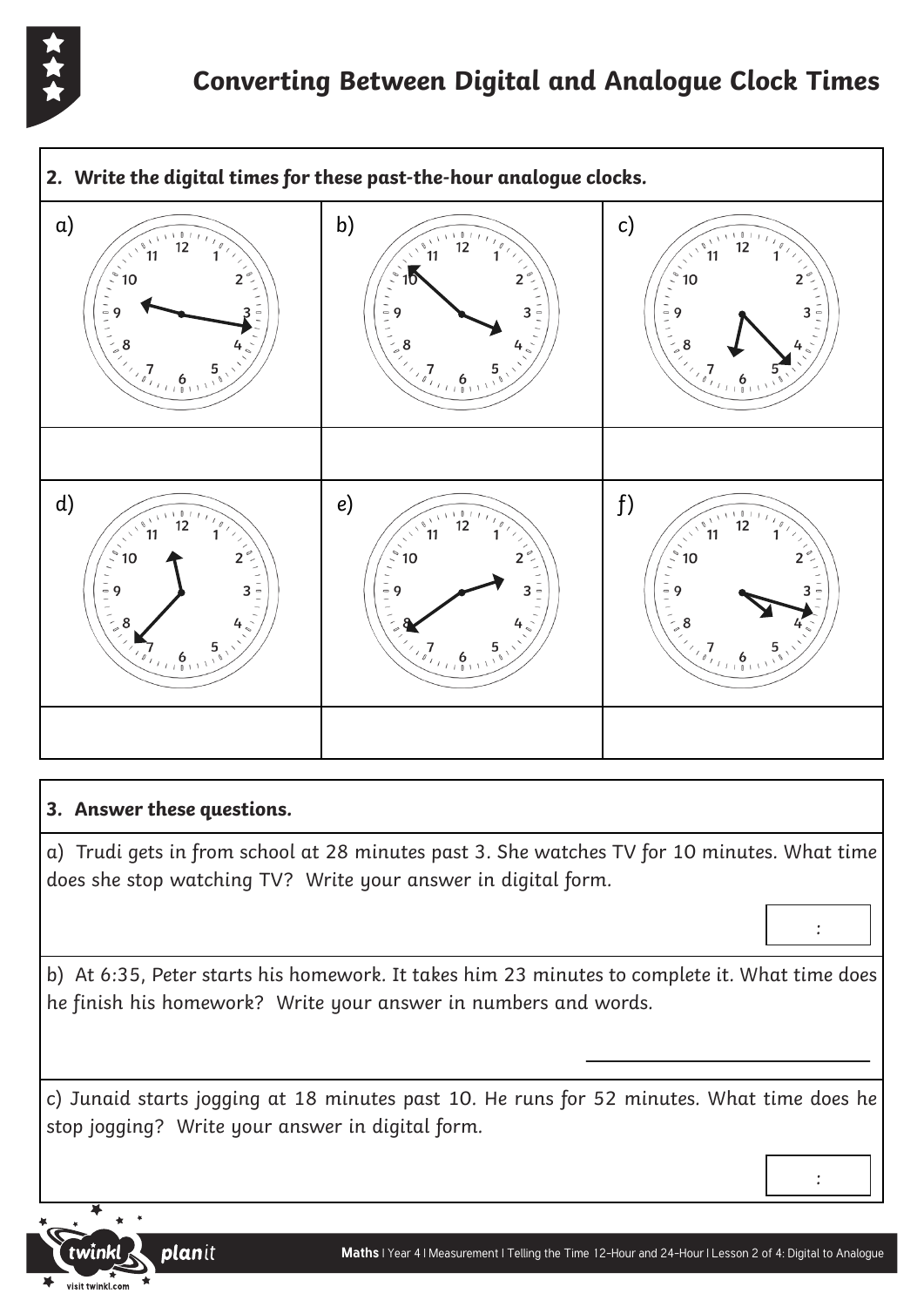### Converting between Digital and Analogue Clock Times **Answers**

1. Minute and hour hands clearly distinguished, the times on the clocks as shown and the time written underneath each clock.

| a) 21 minutes past $12$ (qiven) | b) $\bm{\mathsf{17}}$ minutes past $\bm{\mathsf{8}}$ |
|---------------------------------|------------------------------------------------------|
| c) 4 minutes past 9             | d) Il minutes past 3                                 |
| e) 19 minutes past II           | f) 7 minutes past 7                                  |
| 2. a) <b>10:26</b>              | b) $8:03$                                            |
| c) 6:19                         | d) $5:11$                                            |
| $e)$ 12:12                      | $f)$ 7:22                                            |



1. Minute and hour hands clearly distinguished, the times on the clocks as shown and the time written underneath each clock:

| a) 13 minutes past 6 (qiven) | b) 24 minutes past 9    |
|------------------------------|-------------------------|
| c) 9 minutes past $7$        | d) 17 minutes past 2    |
| e) 29 minutes past 3         | $f$ ) 22 minutes past 8 |

2. Minute and hour hands clearly distinguished, the times on the clocks as shown and the time written underneath each clock:

| $a)$ 16 minutes to 10 | b) $4$ minutes to $9$    |
|-----------------------|--------------------------|
| c) Il minutes to $4$  | d) 28 minutes to 6       |
| $e)$ 7 minutes to 2   | $f$ ) 22 minutes to $II$ |
| 3. a) $9:24$          | b) $5:08$                |
| $c)$ 7:04             | $d)$ 10:18               |
| 4. a) $6:59$          | b) $3:47$                |
| $c)$ 12:33            | d) $11:39$               |
|                       |                          |